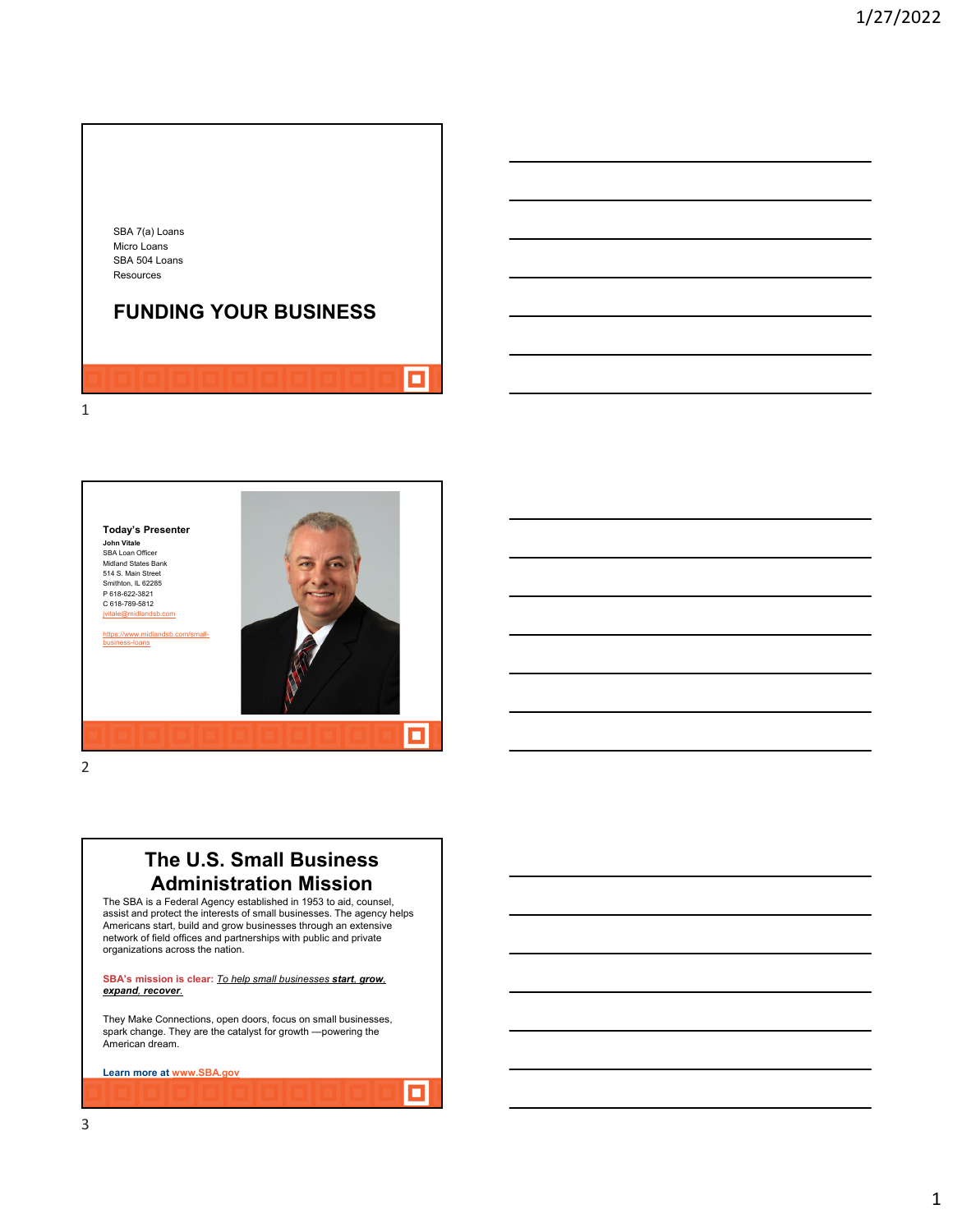## SBA 7(a) Loans 7(a) loans are considered the most widely used and all-encompassing loan with the most flexibility available for businesses. • The maximum SBA 7(a) loan amount is \$5 million • The loan term depends on the use of proceeds (up to 10 years for short term assets, and up to 25 years for real estate) • Can be combined or used with other financing such as an SBA 504 or conventional loans An SBA 7(a) loan may also be used to start a business, purchase a business, working capital, equipment or<br>inventory, refinance debt or purchase or constructs building. Rates will depend on the loan term and how the<br>money f Banks may either be Freferred Lenders (PLP) providers or non-delegated lenders. With Preferred Lenders, the bank<br>makes most decisions in house with delegated authority by the SBA thus speeding up the overall process by sev Midland States Bank is a Preferred Lender (PLP) Lender with the SBA! To find an SBA lender in your area visit: **Small Business Administration (sba.gov)** Ξ

4

#### Micro Loans

Microloans are small loans with a maximum of \$50,000, a term no longer than 6 years, and an interest rate of about 8% to 13%.

Proceeds from microloans may be used only for working capital and acquisition of materials, supplies, furniture, fixtures, and equipment. Start ups may qualify for funding.

Unfortunately, SBA's microloan program is not available in all parts of the country.

о

π

To find a Microloan lender near you visit: List of lenders (sba.gov)

5

# SBA 504 Loans

504 loans are utilized to finance fixed assets such as real estate, building, and heavy equipment.

504 loans are available through Certified Development Companies (CDCs), SBA's community-based<br>partners who regulate non-profits and promote economic development within their communities. CDCs<br>are certified and regulated by

- The maximum amount financed can be up to \$5 million
- A portion of the financing through the (CDC) will have a fixed interest rate for the life of the loan<br>• with a maturity of up to 25 years<br>• Can be used with other financing such as an SBA 7(a) loan
- 
- To find an SBA lender in your area visit: <u>Small Business Administration (sba.gov)</u><br>• To find an CDC in your area visit: <u>Small Business Administration (sba.gov)</u>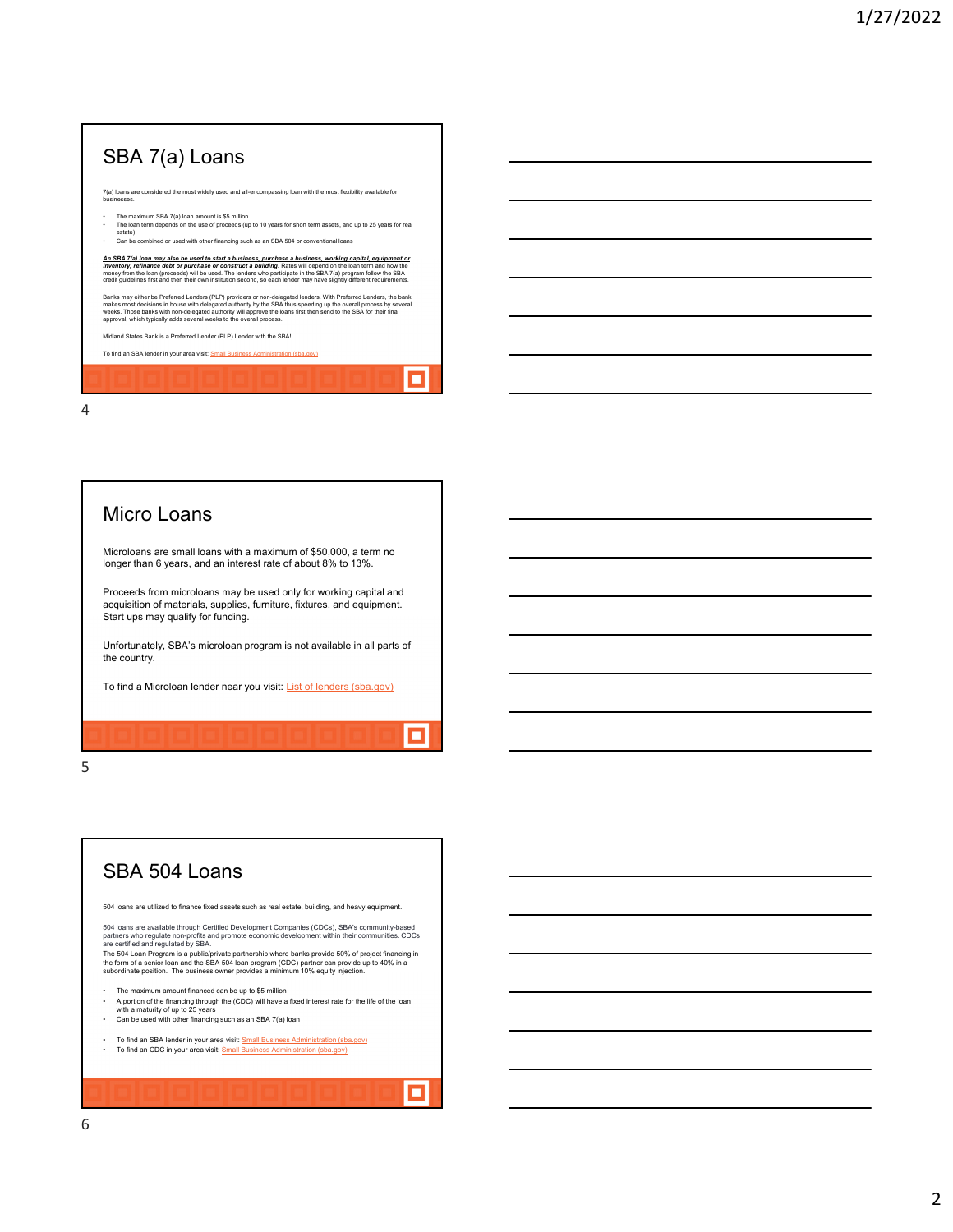## Get Organized

By gathering the items below, it will help not only speed up the loan process and also make you better prepared.

Gather the following and store electronically: 3 Years of Personal Federal Tax Returns (all schedules)

3 Years of Business Federal Tax Returns (all schedules) – for existing companies YTD Profit and Loss Statement & Balance Sheet - for existing companies Management Resume Organizational Documents – EIN Letter from IRS, Articles of Inc, Incorporation Docs, By

Laws, Operating Agreement Personal Financial Statement (PFS) – download from the SBA website

 $\blacksquare$ 

о

о

Purchase Contracts - *if applicable*

Lease Agreements - *if applicable* Summary Business Plan

Projections for 3 years – year 1 itemized and years 2 & 3 annualized Business Schedule of Liabilities – *if applicable*

*Know your credit history!*

7

#### **Resources**

SBA is able to provide free and low cost, one-on-one business assistance through the many programs it supports across the nation. These programs are often called *SBA's Resource Partners*.

You can typically find an SBA Resource Partner in almost every community. These include:

- **Service Corps of Retired Executives (SCORE)**
- **Small Business Development Centers (SBDCs)**
- **Women's Business Centers (WBCs)**
- **Veteran's Business Outreach Centers (VBOCs)**

• **Public Library**

8

#### Service Corps of Retired Executives (SCORE)

**SCORE**, the nation's largest network of volunteer, expert business mentors, is dedicated to helping<br>small businesses get off the ground, grow and achieve their goals. Since 1964, we have provided<br>education and mentorship

SCORE is a 501(c)(3) nonprofit organization and a resource partner of the U.S. Small Business<br>Administration (SBA). Thanks to this generous support from the SBA and because of the selfless<br>contributions of our rofferings a

SCORE provides a wide range of services to established and budding business owners alike, including:

- One on One Mentoring, helping to draft a business plan and projection
- Webinars and Courses on Demand
- 
- Library of Online Resources Local Events including Workshops and Seminars

Learn more at WWW.SCORE.ORG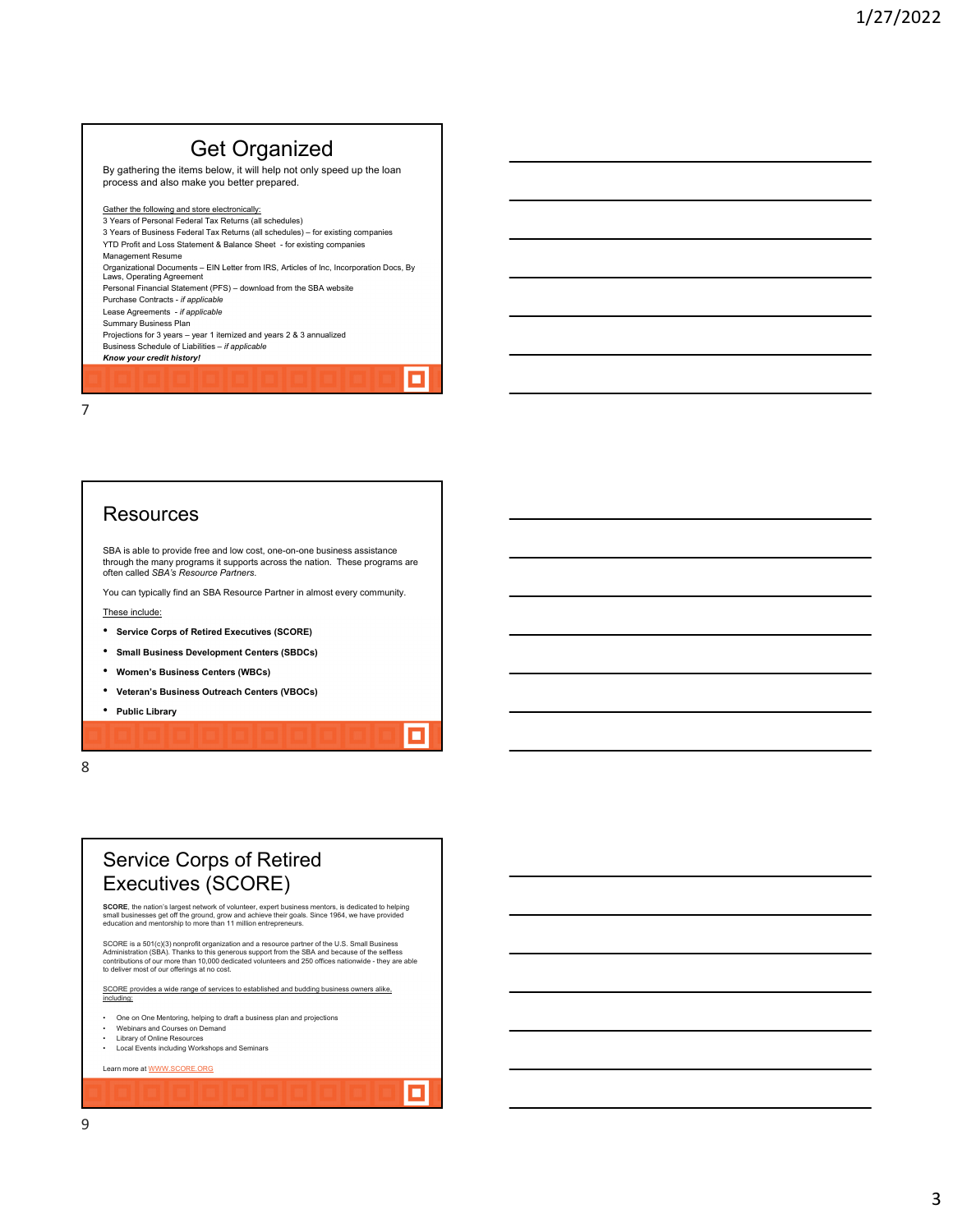#### Small Business Development Centers (SBDCs)

**SBDCs** are hosted by leading universities, colleges, state economic development agencies and private partners, and funded in part by the United States Congress through a partnership with the U.S. Small Business Administration.

There are nearly 1,000 <u>local centers</u> available to provide no-cost business<br>consulting and low-cost training to new and existing businesses. SBDCs provide high quality one-on-one consulting, training and information resources to empower new and existing businesses. Each SBDC offers relevant assistance in all aspects of small business

management business planning, marketing assistance, financial management, loan packaging, export-import assistance, etc.

п

о

о

Learn more at WWW.AMERICASSBDC.ORG

10

#### Women's Business Centers (WBCs)

**Women's Business Centers** help women succeed in business by providing training, mentoring, business development and financing opportunities.

WBCs are funded in part by the SBA, so their services are provided at no charge or at a very low cost.

While services are not exclusively for women, WBCs seek to "level the playing field" for women entrepreneurs, who still face unique obstacles in the business world.

Learn more at Small Business Administration (sba.gov)

11

## Veteran's Business Outreach Centers (VBOCs)

The **Veterans Business Outreach Center (VBOC)** program is designed to provide entrepreneurial development services such as business training, counseling, and resource partner referrals to transitioning service members, veterans, National Guard & Reserve members, and military spouses interested in starting or growing a small business.

SBA has 22 organizations participating in this cooperative agreement and serving as Veterans Business Outreach Centers (VBOC). As a Resource Partner of the SBA, the services of the VBOCs are provided at no charge or at a very low cost.

There are 22 VBOCs, each covering several states.

Learn more at **Small Business Administration (sba.gov)**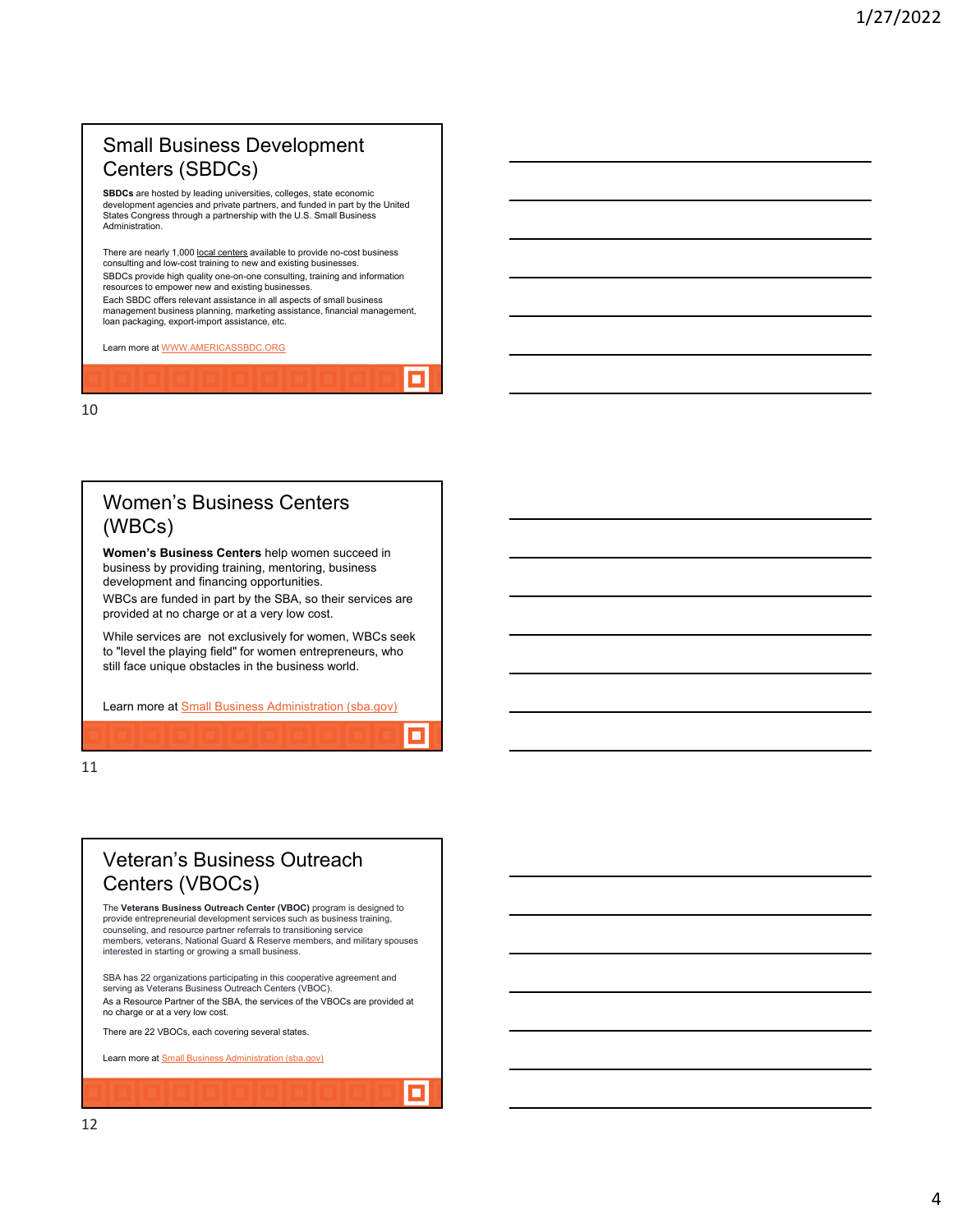## Public Library

Although not an SBA resource partner, it is one of the most frequently overlooked taxpayer funded free resources in your back yard! For entrepreneurs both budding and established, libraries provide a wealth of free resources.

Some ways they provide for business owners include free classes, mentoring and networking opportunities, dedicated tools and workspaces, guidance in navigating copyright, patent and trademark resources, and access to specialized business databases.

о

о

Learn more by visiting your local or regional library!

13



14

#### PLEASE FEEL FREE TO REACH OUT WITH QUESTIONS *It Takes A Village to Start & Grow A Business!*

You are **NEVER** alone on your entrepreneurial journey. Please use all of the resources at your fingertips.